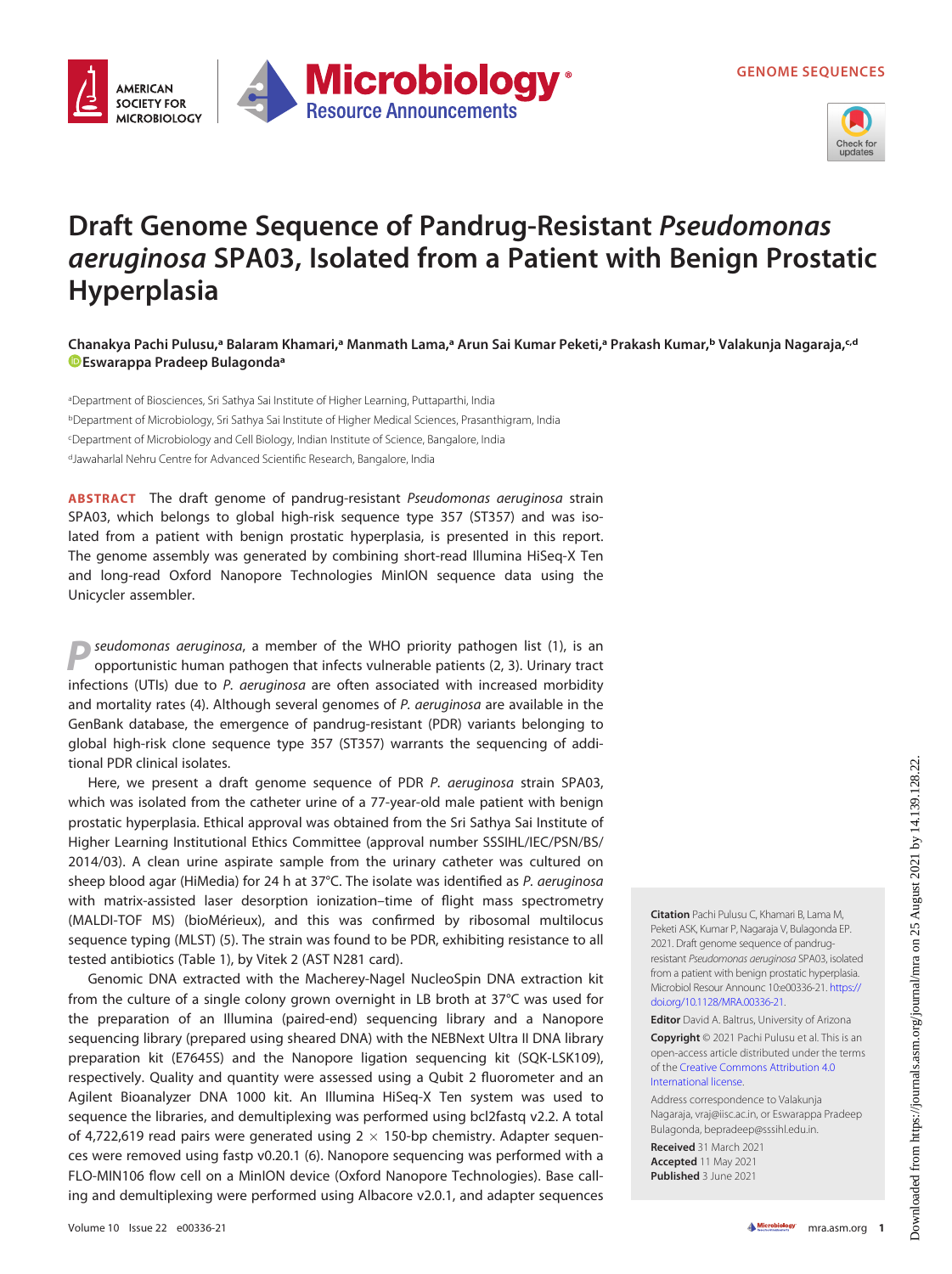<span id="page-1-0"></span>

|  | <b>TABLE 1</b> Antimicrobial susceptibility profile of P. aeruginosa SPA03 |  |
|--|----------------------------------------------------------------------------|--|
|  |                                                                            |  |

| Antimicrobial                 | MIC $(\mu q/ml)^a$ | <b>Resistance profile</b> |
|-------------------------------|--------------------|---------------------------|
| Ticarcillin-clavulanic acid   | $\geq$ 128         | $R^b$                     |
| Piperacillin-tazobactam       | $\geq$ 128         | R                         |
| Ceftazidime                   | $\geq 64$          | R                         |
| Cefoperazone-sulbactam        | $\geq 64$          | R                         |
| Cefepime                      | $\geq 64$          | R                         |
| Doripenem                     | $\geq 8$           | R                         |
| Imipenem                      | $\geq 16$          | R                         |
| Meropenem                     | $\geq 16$          | R                         |
| Amikacin                      | $\geq 64$          | R                         |
| Gentamicin                    | $\geq 16$          | R                         |
| Ciprofloxacin                 | $\geq 4$           | R                         |
| Levofloxacin                  | $\geq 8$           | R                         |
| Minocycline                   | $\geq 16$          | R                         |
| Tigecycline                   | $\geq 8$           | R                         |
| Colistin                      | 4                  | R                         |
| Trimethoprim-sulfamethoxazole | $\geq$ 320         | R                         |

<sup>a</sup> Antibiotic susceptibility testing was performed using the Vitek 2 system according to Clinical and Laboratory Standards Institute (CLSI) guidelines [\(15\)](#page-2-14).

<sup>b</sup> R, resistant.

were removed using Porechop v0.2.4 with default settings. The MinION sequencing run generated 90,337 reads, with an average length of 4,961 bp and a mean quality score of 8.9 (NanoStat) ([7](#page-2-6)). The processed reads from Nanopore and Illumina sequencing were used to generate a hybrid de novo assembly using Unicycler v0.4.8 [\(8\)](#page-2-7). Final assembly quality was assessed with QUAST [\(9\)](#page-2-8). The SPA03 genome was annotated using the NCBI Prokaryotic Genome Annotation Pipeline (PGAP) v5.0 ([10\)](#page-2-9). Default parameters were used for all software unless otherwise specified.

The hybrid genome assembly consists of 9 contigs, with a total length of 6,829,266 bp ( $N_{50}$ , 5,225,585 bp;  $N_{75}$ , 5,225,585 bp), a GC content of 65.9%, and genome coverage of  $116.13\times$ . A total of 6,307 genes were predicted by the NCBI PGAP, including 6,153 protein-coding sequences, 9 rRNAs, 62 tRNAs, 4 noncoding RNAs, and 79 pseudogenes. MLST analysis by MLST v2.0 [\(11\)](#page-2-10) and serotyping by Past v1.0 [\(12](#page-2-11)) identified that the study genome belongs to ST357 and serogroup O11. ResFinder v4.1 [\(13](#page-2-12)) and CARD v3.1.1 [\(14\)](#page-2-13) analyses revealed the presence of antibiotic resistance genes for  $aminoglycosides,  $\beta$ -lactams, fluoroguinolones, fosfomycin, chloramphenicol, rifampin,$ sulfonamides, and tetracyclines, along with multiple efflux pump genes.

In summary, we report the draft genome of PDR P. aeruginosa SPA03, which belongs to high-risk clone ST357. Early identification of such pathogens could help in investigating outbreaks and controlling infections. The whole-genome sequencing data for PDR clinical isolates would serve as a useful reference for genome assemblies and comparator strains for further research.

Data availability. The whole-genome sequence data and raw sequence data for P. aeruginosa strain SPA03 are available at NCBI under BioProject [PRJNA689041,](https://www.ncbi.nlm.nih.gov/bioproject/?term=PRJNA689041) GenBank accession number [GCA\\_016595165.1,](https://www.ncbi.nlm.nih.gov/assembly/GCF_016595165.1) and Sequence Read Archive (SRA) accession numbers [SRX10461636](https://www.ncbi.nlm.nih.gov/sra/SRX10461636) (Illumina raw sequence data) and [SRX10461637](https://www.ncbi.nlm.nih.gov/sra/SRX10461637) (MinION raw sequence data).

## ACKNOWLEDGMENTS

We thank the Department of Mathematics and Computer Sciences, Sri Sathya Sai Institute of Higher Learning (SSSIHL), for access to the high-performance computing facility. This project was supported by an ICMR EMR grant (OMI/27/2020-ECD-I).

We acknowledge UGC-SAP-DRS-III, DST-FIST, and DBT-BIF, Government of India, for infrastructural support to the Department of Biosciences, SSSIHL, and ICMR-SRF, UGC-SRF, and NFST Fellowships from the Government of India to C.P.P., B.K., and M.L., respectively. V.N. is a J. C. Bose Fellow of the Department of Science and Technology, Government of India.